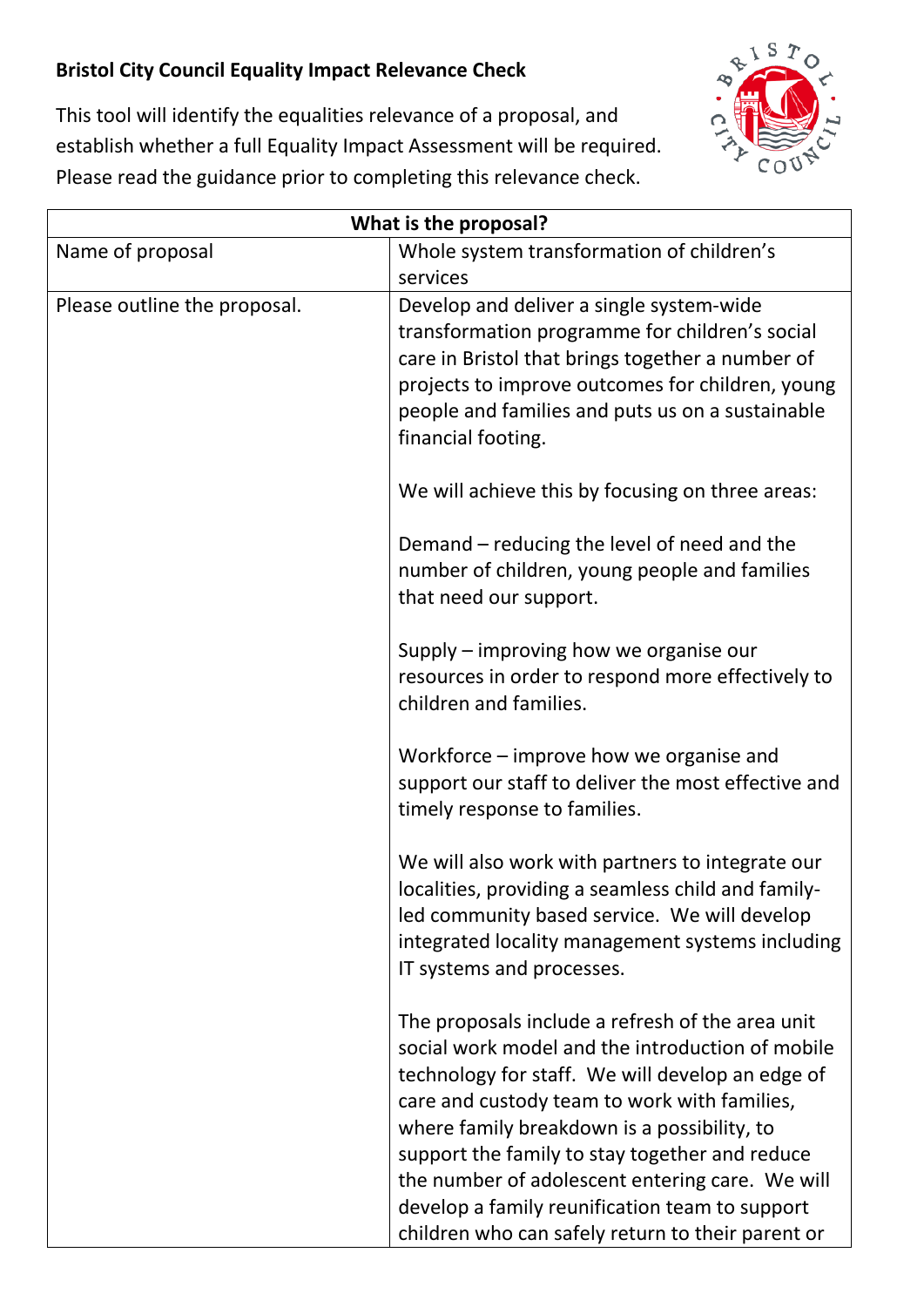|                                 | extended family member's care. We will also         |
|---------------------------------|-----------------------------------------------------|
|                                 | commission a service to provide supervised          |
|                                 | contact for children in care, freeing up our family |
|                                 | support workers to spend more time working          |
|                                 | directly with children and families.                |
| What savings will this proposal | Over a four year period the savings will achieve    |
| achieve?                        | £5.913m                                             |
| Name of Lead Officer            | Jacqui Jensen                                       |

## **Could your proposal impact citizens with protected characteristics?** (This includes service users and the wider community)

Please outline where there may be significant opportunities or positive impacts, and for whom.

The Strengthening Families programme spans across all areas of children's social care and, therefore, could impact any individual who uses these services or might use them in the future (as well as their family members/carers). The demographics of children and families accessing social care services means that they are likely to display one or more protected characteristics.

Opportunities created through the programme will help more children get the right response, the right assessment and the right help at the right time by generating conditions for children to remain within their family of origin. These children may be from all groups with protected characteristics. In addition, there will be opportunities for all families who need support to prevent harm to their children to receive that support promptly within their communities. Children who are in care will receive dedicated support so they can remain in contact with their parents and siblings.

As part of the commissioning work, the programme will focus on maximising the provider and placement market to ensure there is sufficient capacity in the local market to meet Bristol's placements needs for children. Ensure our providers are sustainable, safe and responsive and close to Bristol, and that prices are stable and understood. The programme will also focus on improving partnership working by having integrated management, systems and processes in each locality providing a seamless child and family centred response.

Please outline where there may be significant negative impacts, and for whom.

The proposals being developed will not result in any significant negative impacts on citizens with protected characteristics as they are focussed on improving outcomes for all. However, the potential for any negative impacts will need to be considered in each individual project so appropriate mitigations can be put in place.